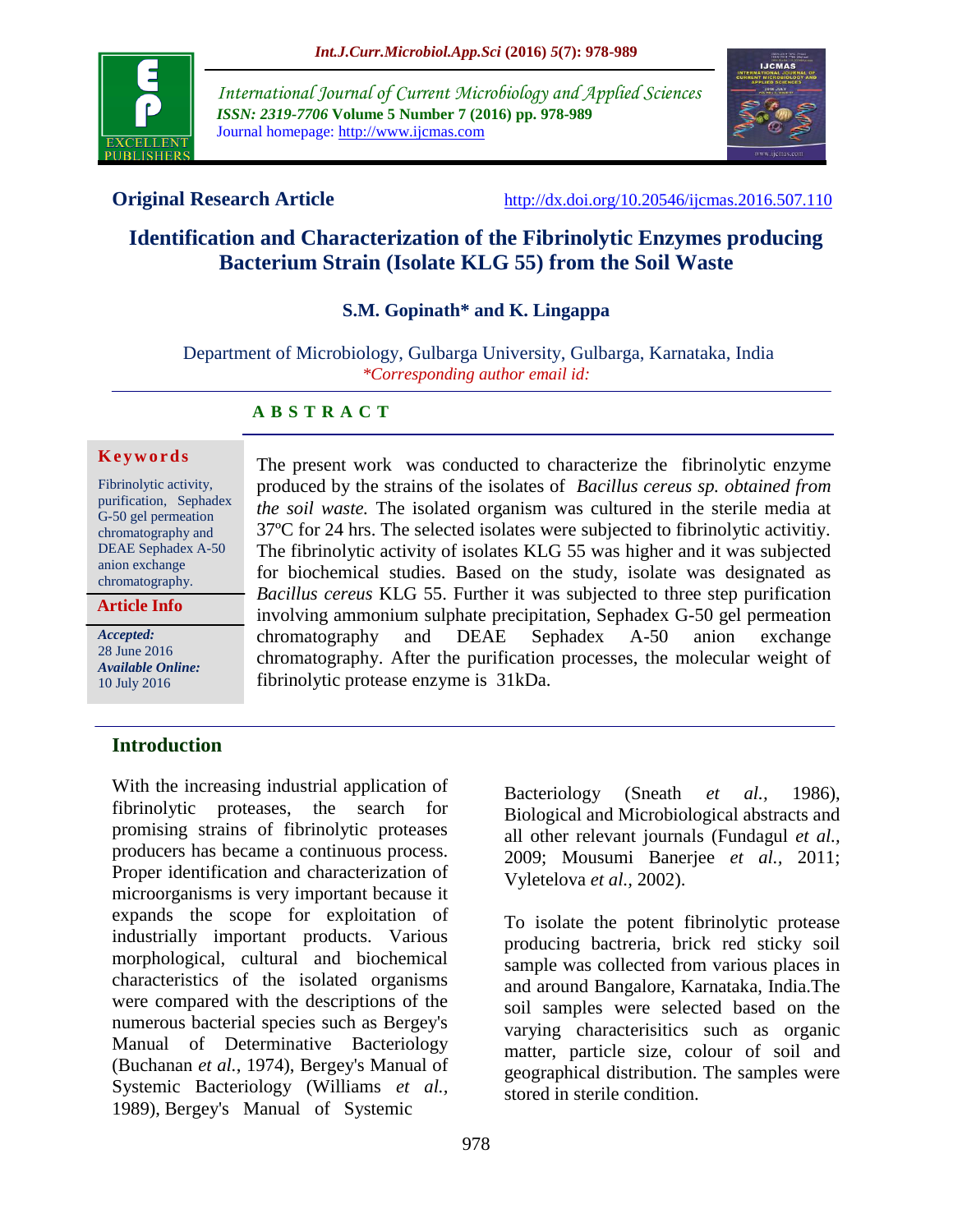The isolates were initially screened for their proteolytic activities such as caseinolytic, gelatinolytic and fibrinolytic activities. Shake flask fermentation was considered for the production of fibrinolytic protease.

The promising isolate KLG 55 was subjected to taxonomic studies. The taxonomic properties were investigated for the characterization of the isolate KLG 55.

## **Materials and Methods**

In the present work, strain that produces fibrinolytic enzyme (GD55) was isolated from the soil sample collected from different geographical locations in and around Bangalore, India.

#### **Microorganism and Inoculum preparation**

The slants were inoculated from the stock cultures and incubated at 37°C for l-3days to get maximum sporulation. Spore suspension was prepared by transferring a loopful of spores from these slants into sterile distilled water and shaking thoroughly.

Stock cultures were maintained in nutrient broth medium with 70% glycerol, cultures were preserved at -20°C (Richard *et al.,* 2009). The inoculum was prepared by transferring a loopful of the isolate to 100ml of sterile nutrient broth stock medium, then incubated it overnight at 37°C on a rotary shaker with 200rpm. A stock suspension was prepared and adjusted to  $7 \times 10^3$  cells  $ml^{-1}$ 

#### **Identification of the isolate KLG 55**

The morphological characteristics, physiological properties based on the effect of the temperature, pH, growth of isolate using different concentration of sodium

chloride and biochemical properties, carbon source utilization pattern, growth in the presence of various nitrogen sources and resistance or sensitivity to various antibiotics were analysed for the selected isolate.

#### **Production of Fibrinolytic protease**

The medium used for the production of fibrinolytic protease was composed of 0.2% fibrin, 1% fructose, 1% peptone, 0.2%  $KH_2PO_4$ , 0.04% CaCl<sub>2</sub>, 0.05% NH<sub>4</sub>NO<sub>3</sub> and 0.02% MgSO4. The pH of the medium was adjusted to 8 using HCl/NaOH. One percent (v/v) of 24h old inoculum suspension was transferred to 100ml of growth medium in 250ml Erlenmeyer flasks. These flasks were then placed in the rotary incubator shaker rotating at 200rpm for 24h at 37°C. The broth was then centrifuged at 10,000 rpm for 10 min at 4°C and the clear supernatant (crude enzyme)was used for the estimation of fibrinolytic protease (Greenberg 1957).

#### **Enzyme purification**

#### **Ammonium sulfate fractionation and Dialysis**

Supernatant containing crude enzyme obtained after centrifugation was subjected to ammonium sulfate fractionation, at different concentrations ranging from 30- 80% saturation (Olajuyigbe *et al*., 2005). The precipitates obtained were suspended in 2ml of cold saline. It was then subjected for fibrinolytic activity and total protein content. To obtain complete precipitation of the crude enzyme, the crude enzyme was subjected to ammonium sulfate precipitation at 70% saturation at 4°C by subjecting it to centrifugation at 10000rpm for 15min, It was again suspended in 100ml of cold saline solution and dialyzed (Balaraman *et al.,* 2007) in cold against 1litre of 20mM Tris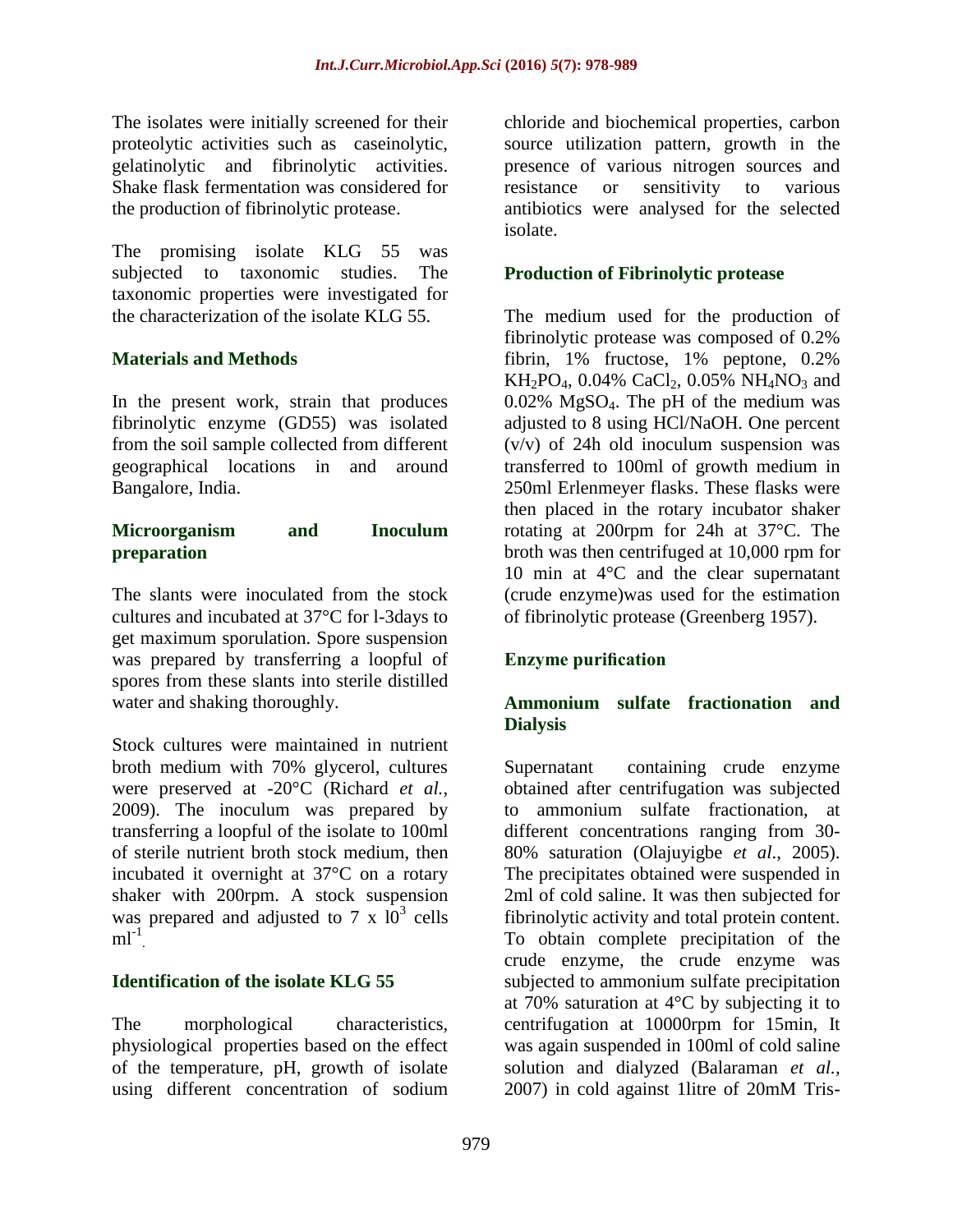HCL buffer at pH 8 for 24h. After dialysis, the solution was centrifuged and supernatant obtained was next subjected to gel filtration chromatography.

## **Gel Filtration Chromatography**

The sample obtained from ammonium fractionatin was centrifuged at 8000g for 15min, and supernatant was chromatographed on a Sephadex G-50 Column (Jo *et al.,* 2011). The sample was first loaded onto a column of Sephadex G-50 (120cm X 1.0cm) and it was then followed by DEAE Sephadex A-50 column(24cm x 2.0cm), both the columns were equilibrated with 10 mM Tris-Hcl buffer at pH 8 (Peng *et al*., 2003). The column was eluted at a flow rate of lml/6min with a discontinuous gradient ranging from 0.2M to l.0M of NaCl dissolved in same buffer.

The fractions collected were determined for its total protein concentration and fibrinolytic activity. The active fractions with high fibrinolytic activity were dialyzed and used for further studies.

# **Sodium dodecyl sulfate polyacrylamide gel electrophoresis (SDS-PAGE) analysis**

The active fractions showing the highest specific activity were pooled, dialyzed, lyophilized and then subjected to Sodium Dodecylsulfate Polyacrylamide Gel Electrophoresis (SDS-PAGE). SDS-PAGE was carried out using a 5% stacking gel and a 12% polyacrylamide resolving gel according to the method of Laemmli (Laemmli *et al*., 1970). To run the SDS gel, the electrophoresis buffer containing 25mM Tris, and 250mM glycine (Electrophoresis grade) at pH 8.8 was used. The SDS was added at a concentration of 0.1 % to the electrophoresis buffer. A molecular weight

marker (Bio-Rad) was used as reference proteins, crude broth and fraction were dissolved in sample buffer containing 0.2M Tris HC1 (pH 6.8), 10% SDS, 20% glycerol, 10mM 3-mercaptoethanol and 0.05% bromophenol blue as the tracking dye and boiled for l0min to determine the protein. The treated samples were loaded in the wells of the slab gel and electrophoresis was continued till the tracking dye reached the lower end of the gel. After the complete run, the gel was soaked overnight (about 16h) in a fixative solution containing  $50\%$  (v/v) methanol and 12% acetic acid. After taking out the gel from the fixative solution, it was stained for one hour with 0.25% Coomassie Brilliant Blue R-250 in methanol/ water/ acetic acid (50: 40: 10) and the gel was finally destained in a destaining solution containing water/ acetic acid/ methanol (87.5: 7.5: 5).

# **Fibrinolytic Protease Assay**

Fibrinolytic protease activity was assessed by the modified procedure of Greenberg (1957) using 2% bovine fibrin in 0.05 mM phosphate buffer (pH 8). 0.5ml fibrin solution with an equal volume of diluted enzyme solution was incubated for 10min at  $37^{\circ}$ C. The reaction was stopped by the addition of 10% cold Tri Chloroacetic Acid (TCA). The mixture was centrifuged at 3,000rpm for l0 min and to the supernatant 5ml of 0.44M  $Na<sub>2</sub>CO<sub>3</sub>$  was added, followed by the addition of 1ml of diluted Folin ciocalteau reagent. The mixture was incubated for 30min at  $37^{\circ}$ C, the sample develops color change, and the intensity of colour change will be measured at 660nm using Shimadzu UV-1700 spectrophotometer against the blank solution containing fibrin substrate. Tyrosine is used as the reference standard.Total protein concentration was determined using Lowry's method (Lowry *et al.,* 1951).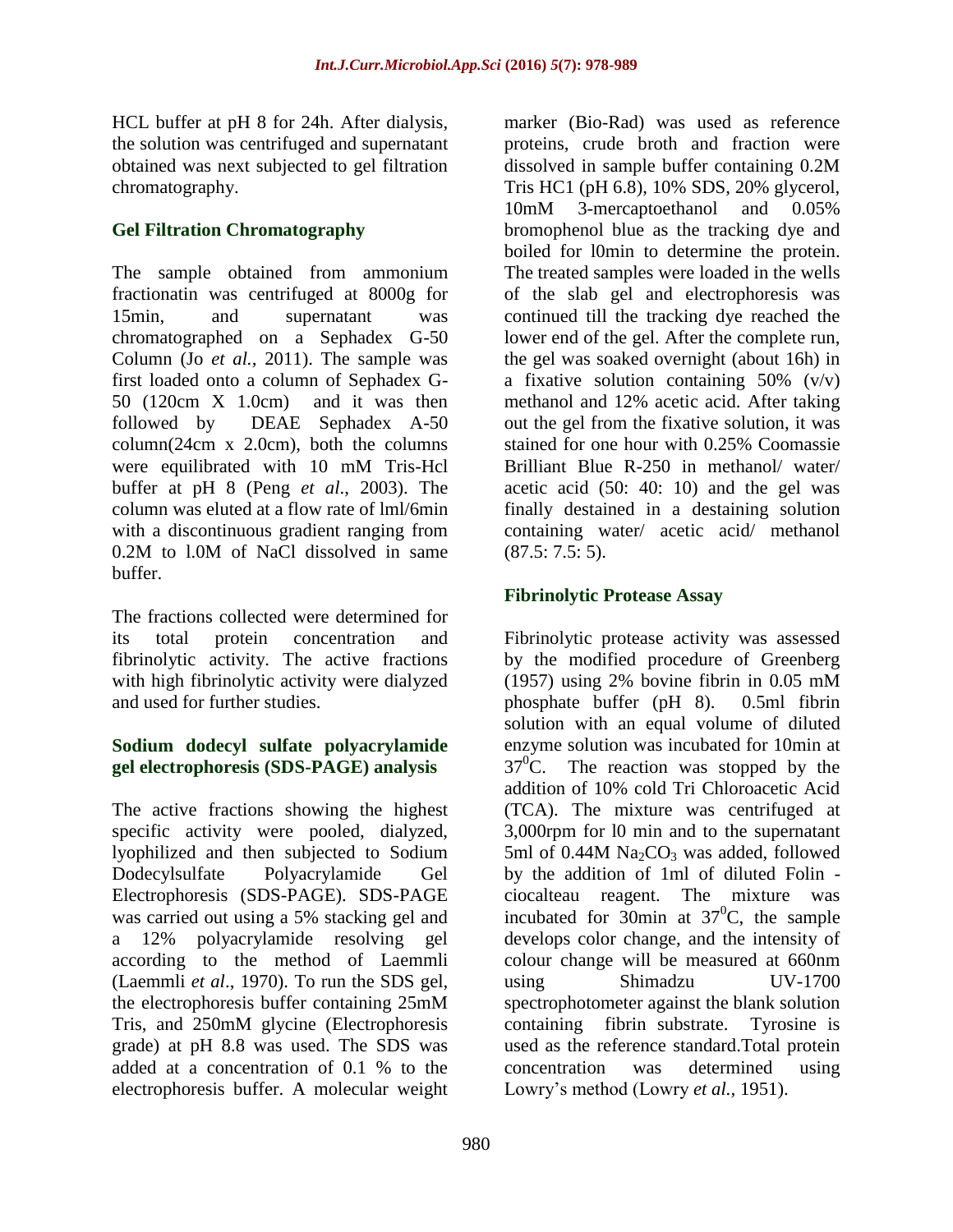## **Characterization of purified enzyme**

## **Effect of pH on Enzyme activity**

The optimal pH of the enzyme was determined between pH 3.0-12.0 was examined by incubating the enzyme solution for 30min at 37°C using the following buffer systems: 10 mM citric acid buffer, 0.05M sodium phosphate buffer, 0.05M Tris-HCl, 0.05M glycine-NaOH, 0.1M sodium phosphate buffer, 0.05M hydroxyl-chlorite buffer respectively. All experiments were done in triplicates.

#### **Effect of Temperature on Enzyme activity**

The activity of the purified enzyme was determined by incubating the reaction mixture at different temperatures (10, 20, 30, 37, 40, 50, 60 and 70°C) for 30min. Stability of fibrinolytic protease was investigated by measuring the residual activity after incubating the enzyme solution at 20-80°C for 30min in 20mM phosphate buffer at pH 8. All experiments were done in triplicates.

## **Hydrolysis of protein substrates**

Protease activity with various protein substrates such as Bovine Serum Albumin (BSA), casein, egg albumin and gelatine was assayed by mixing 10µl of the purified enzyme and 200µl of assay buffer containing the 2mg/ml of protein substrates. After incubation at 37°C for 30min, the reaction was stopped by adding 200 µl of 10% TCA (w/v) and allowed to stand at room temperature for 10min. The undigested protein was removed by centrifugation and peptides released were assayed. The specific protease activity towards casein was taken as a control. All experiments were done in triplicates.

#### **Determination of Fibrinolytic potential of the protease**

Fibrinolytic activity was performed according to the method of Najafi *et al.,* 2005. A clean piece of pure white cotton cloth was soaked in animal blood (0.lml) for 15min and then allowed to dry at 80°C for 5min in hot air oven. Then, the cloth pieces were soaked in 2% (v/v) formaldehyde for 30min and rinsed with water to remove excess formaldehyde. The dried cloth was cut into equal sizes and incubated with crude enzyme (2ml) at 37°C for different incubation periods (10, 20, 30, 40 and 50 min). After a given incubation, the cloth was rinsed with tap water for 2min without scrubbing and then dried in open air. Visual examination of various pieces exhibited the effect of enzyme in removal of strains . The same procedure was done with the control without the enzyme exposure.

## **Results and Discussion**

The most significant characteristics of isolate KLG 55 were analyzed (table.1) . The isolate grew well on the media. The colony surface was rough, white in colour rod shape, size in the range of  $0.8 - 1.0 \mu m$ . Isolate is gram positive. The isolate indicated negative result for indole test, citrate utilization test,  $H_2S$  production test, gelatine hydrolysis test. It could extensively hydrolyse starch and casein. It showed positive result for nitrate reduction, oxidation, methyl red test, voges proskauer test, arginine dihydrolase and esculin hydrolysis test. It exhibited good growth at 37°C. It could tolerate the pH levels between 5.0 and 9.0. It could not grow above 4% NaCl level. It exhibited good growth on fructose, moderate growth on dextrose, sucrose and poor growth on maltose. It could not utilize rhamnose and mannose.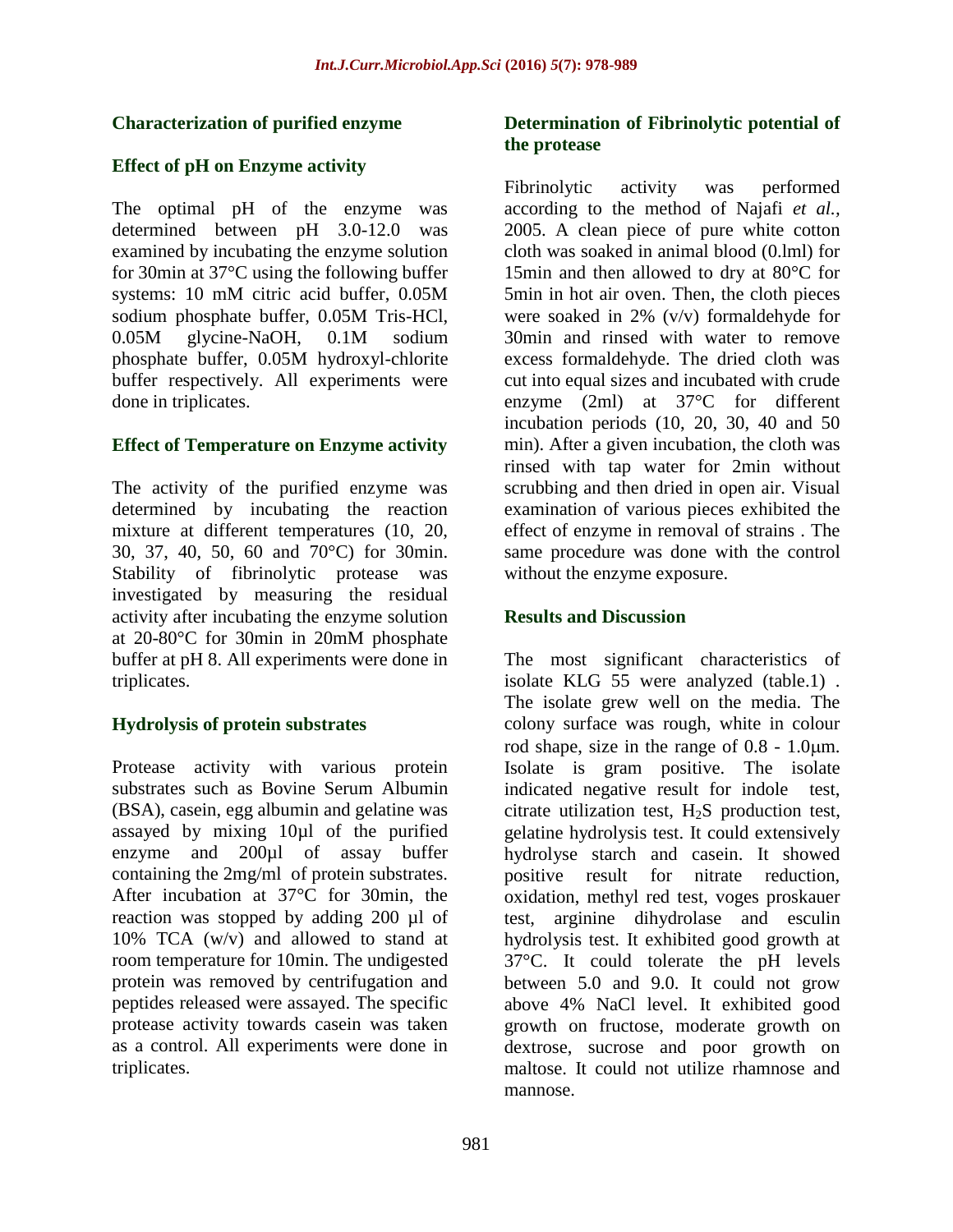Isolate KLG 55 indicated good growth with L-asparagine, moderate growth with Serine and Histidine, poor growth with Arginine and Cysteine and no growth for the sources like Valine, phenyl alamine, threonine, hydroxyl praline, methionine as it could not utilize it.

Isolate KLG 55 was sensitive to Rifampin, Chloramphenicol, Erythromycin, Ciprofloxacin, Streptomycin and Gentamicin and it is resistant towards the antibiotic Lincocin.

Based on the results obtained, characteristics of isolate KLG 55 obtained from the soil sample designated as GUG –VI was in close comparison with the strains of *Bacillus cereus* ( table. 1). Isolate KLG 55 and strains of *Bacillus cereus* have the following similarities: Colour of the colony, utilization of Dextrose, non-utilization of rhamnose and sensitivity to rifampin and chloramphenicol.

But however, some qualitative and quantitative differences could be noticed. Isolate GD55 did not grow on mannose, where as the reference culture could utilize them. Reference culture utilized gelatin and isolate KLG 55 culture could not. In view of the general close agreement and more similarities and a few differences, isolate KLG 55 can be considered to be as a new strain *of Bacillus cereus.* Hence, it is designated as *Bacillus cereus* KLG 55.

#### **Purification of Fibrinolytic Protease from**  *Bacillus cereus* **KLG 55**

Fermentation broth containing the crude enzyme was subjected to three step procedure involving ammonium sulphate precipitation, Sephadex G-50 gel permeation chromatography and DEAE Sephadex A-50 anion exchange chromatography.

**Gel Filtration Chromatography on Sephadex G-50**

The crude broth obtained after fermentation was subjected to ammonium sulphate precipitation at 70%. The pellet so obtained was resuspended in cold saline (2ml) and dialysed. The dialysed enzyme was first loaded on to a column of Sephadex G-50 and then to a column containing DEAE Sephadex A-50, both the columns were equilibrated with l0mM Tris-HCL buffer, pH 8. The column was eluted at a flow rate of lml/6min. The elution profile of gel filtration chromatography is shown in the (Fig.1). The fractions collected were determined for its total protein concentration and fibrinolytic enzyme activity.

The summary of purification steps involved for fibrinolytic protease is presented in the Table.2.

#### **Sodium Dodecyl Sulfatepolyacrylamide Gel Electrophoresis (SDS-PAGE)**

The crude broth, precipitate obtained after ammonium sulphate precipitate and the purified fibrinolytic protease along with standard molecular weight markers were run on SDS-PAGE. The molecular weight of the fibrinolytic protease was determined by comparison of the migration distances of standard marker proteins (Bio-Rad). The molecular weight was determined by interpolation from a linear semi-logarithmic plot of relative molecular mass versus the  $R_f$ value (relative mobility). Depending on the relative mobility, the molecular weight of fibrinolytic protease enzyme is 31kDa.

#### **Characterization of purified enzyme**

## **Determination of optimum pH and pH stability**

For obtaining the optimum pH level, different buffers were used such as 10mM citric acid buffer, 0.05M sodium phosphate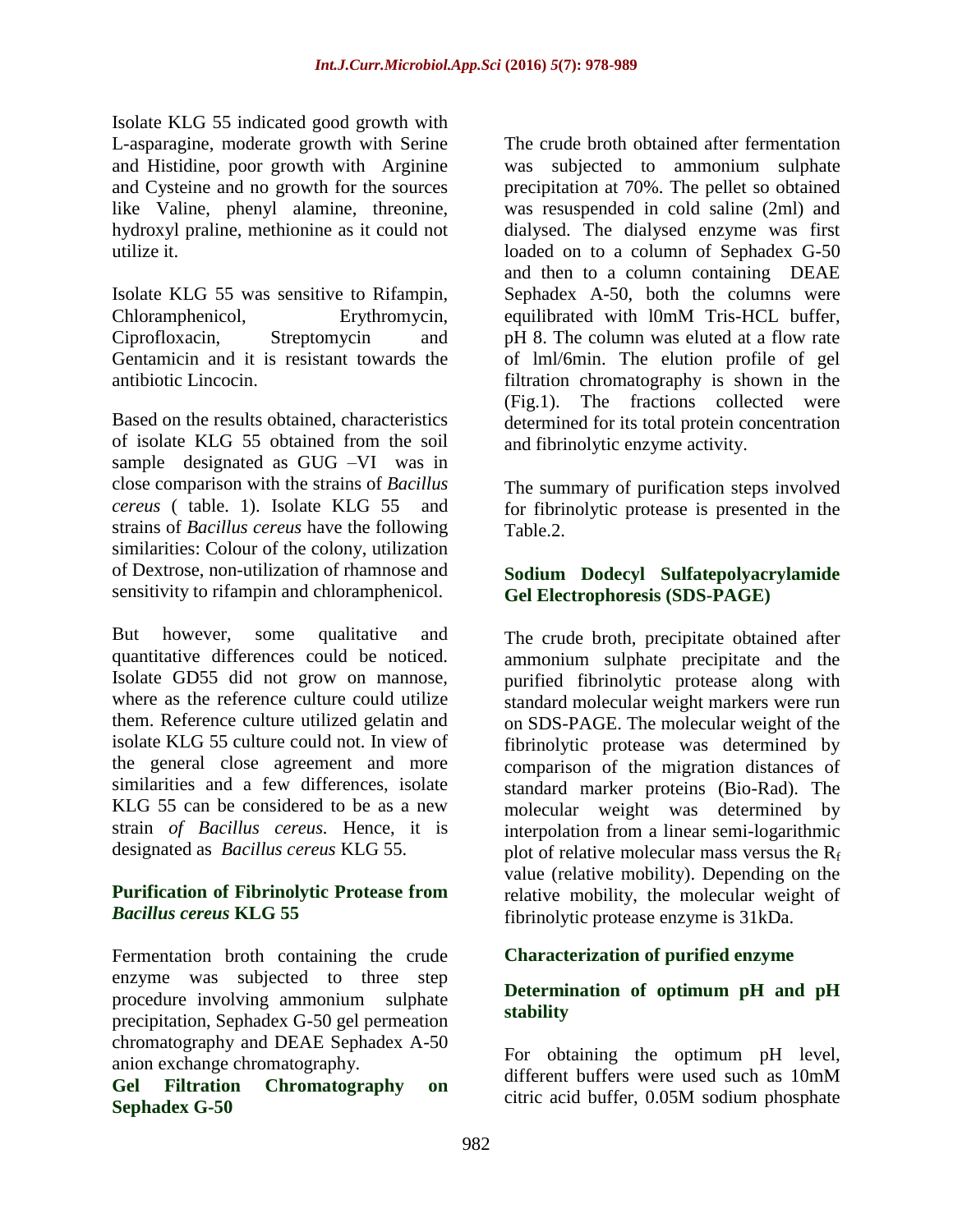buffer, 0.05M Tris-HCl, 0.05M glycine-NaOH, 0.1M sodium phosphate buffer and 0.05M hydroxyl-chlorite buffer were used. The results are shown in Fig. 4. It showed

optimum pH of purified enzyme is 8 and stable in the pH range of 6.5-8.0 between 2 to 20h.

| <b>Table.1</b> Comparison of characterization of the isolate GD55 and Bacillus cereus |  |
|---------------------------------------------------------------------------------------|--|
|---------------------------------------------------------------------------------------|--|

| <b>Characteristics</b>           | <b>Isolate GD55</b> | <b>Bacillus Cereus</b> |  |  |  |  |
|----------------------------------|---------------------|------------------------|--|--|--|--|
| <b>Colony morphology</b>         |                     |                        |  |  |  |  |
| Colour of isolate                | White               | White                  |  |  |  |  |
| <b>Spores</b>                    | Ellipsoidal         | Ellipsoidal            |  |  |  |  |
| Configuration                    | Circular            | Circular               |  |  |  |  |
| Margin                           | Irregular           | Irregular              |  |  |  |  |
| Elevation                        | Flat                | Flat                   |  |  |  |  |
| Surface                          | Rough               | Rough                  |  |  |  |  |
| <b>Carbon source utilization</b> |                     |                        |  |  |  |  |
| Dextrose                         | $+ve$               | $+ve$                  |  |  |  |  |
| Fructose                         | $+ve$               | $+ve$                  |  |  |  |  |
| Sucrose                          | $+ve$               | $+ve$                  |  |  |  |  |
| Rhamnose                         | -ve                 | -ve                    |  |  |  |  |
| Maltose                          | $+ve$               | $+ve$                  |  |  |  |  |
| Mannose                          | $-ve$               | $-ve$                  |  |  |  |  |
| Starch hydrolysis                | $+ve$               | $+ve$                  |  |  |  |  |
| Casein hydrolysis                | $+ve$               | $+ve$                  |  |  |  |  |
| Gelatin hydrolysis               | $-ve$               | $-ve$                  |  |  |  |  |
| Growth at $37^0C$                | $+ve$               | $+ve$                  |  |  |  |  |
| Growth on 4% NaCl                | $+ve$               | $+ve$                  |  |  |  |  |
| <b>Sensitivity in</b>            |                     |                        |  |  |  |  |
| Lincocin $(30\mu g)$             | -ve                 | $-ve$                  |  |  |  |  |
| Rifampin $(10\mu g)$             | $+ve$               | $+ve$                  |  |  |  |  |
| Chloramphenicol (20µg)           | $+ve$               | $+ve$                  |  |  |  |  |
| Erythromycin (30µg)              | $+ve$               | $+ve$                  |  |  |  |  |
| Ciprofloxacin (10µg)             | $+ve$               | $+ve$                  |  |  |  |  |
| Streptomycin (30µg)              | $+ve$               | $+ve$                  |  |  |  |  |
| Gentamycin (10µg)                | $+ve$               | $+ve$                  |  |  |  |  |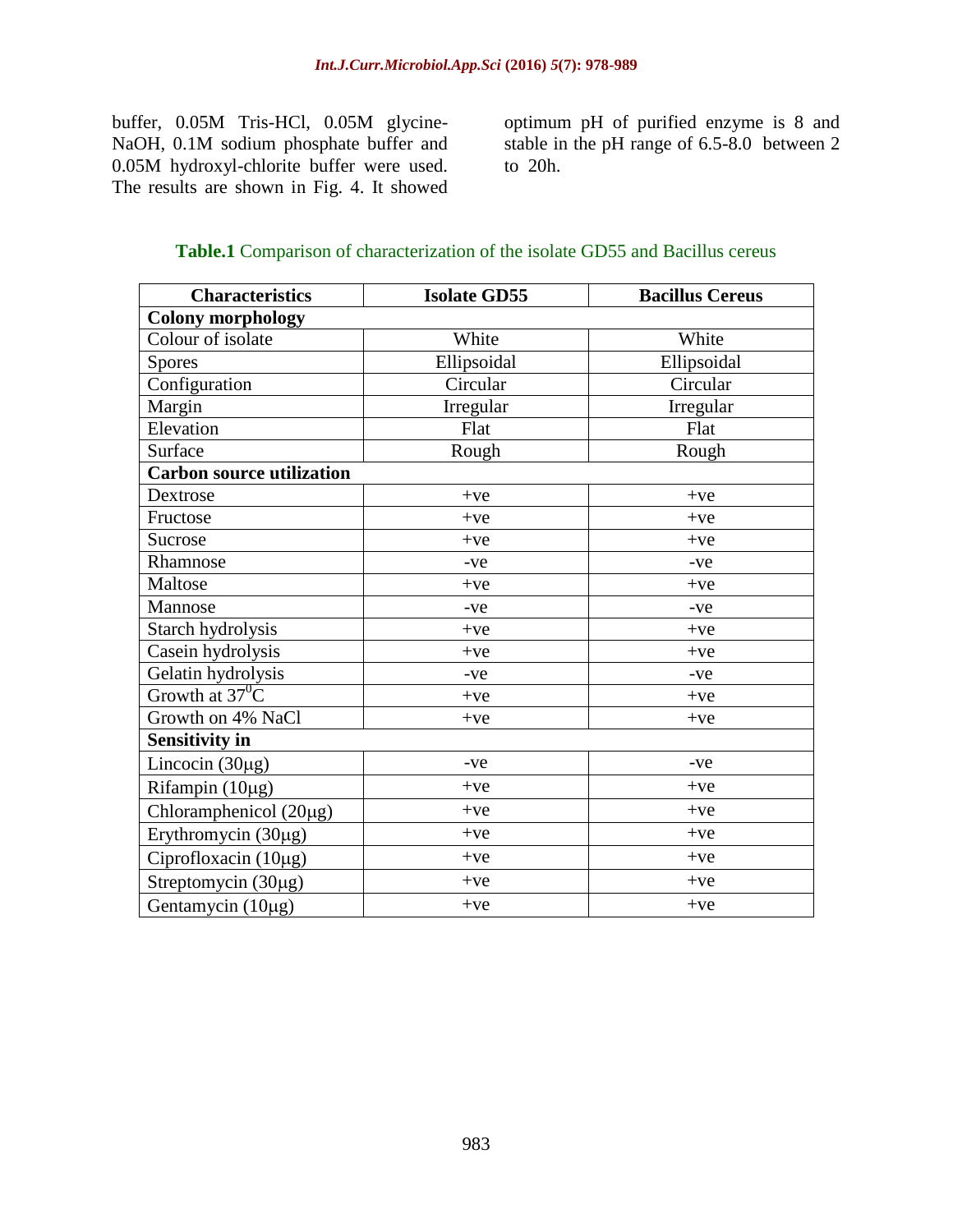| <b>Prification Step</b>            | <b>Total</b><br>Protein (mg) | <b>Total</b><br><b>Ativity</b><br>(U) | <b>Specific</b><br><b>Activity</b><br>U/mg | Fold<br><b>Purification</b> | % Yield |
|------------------------------------|------------------------------|---------------------------------------|--------------------------------------------|-----------------------------|---------|
| Crude Extract                      | 11923                        | 14.900                                | 1.24                                       |                             | 100     |
| 70% ammonium sulfate<br>saturation | 8564                         | 12.250                                | 1.43                                       | 1.15                        | 82.21   |
| Sephadex G-50                      | 3623                         | 6.900                                 | 1.90                                       | 1.53                        | 46.30   |
| DEAE-Speakex A-50                  | 28                           | 1500                                  | 53.57                                      | 43.20                       | 10.06   |

| <b>Table.2</b> Summary of the purification of Fibrinolytic Protease from <i>Bacillus cereus</i> KLG 55 |  |  |  |  |
|--------------------------------------------------------------------------------------------------------|--|--|--|--|
|                                                                                                        |  |  |  |  |

**Fig.1** Gel filteration chromatography on Sephadex G-50



**Fig.2** Anion Exchange chromatography on DEAE Sephadex A-50

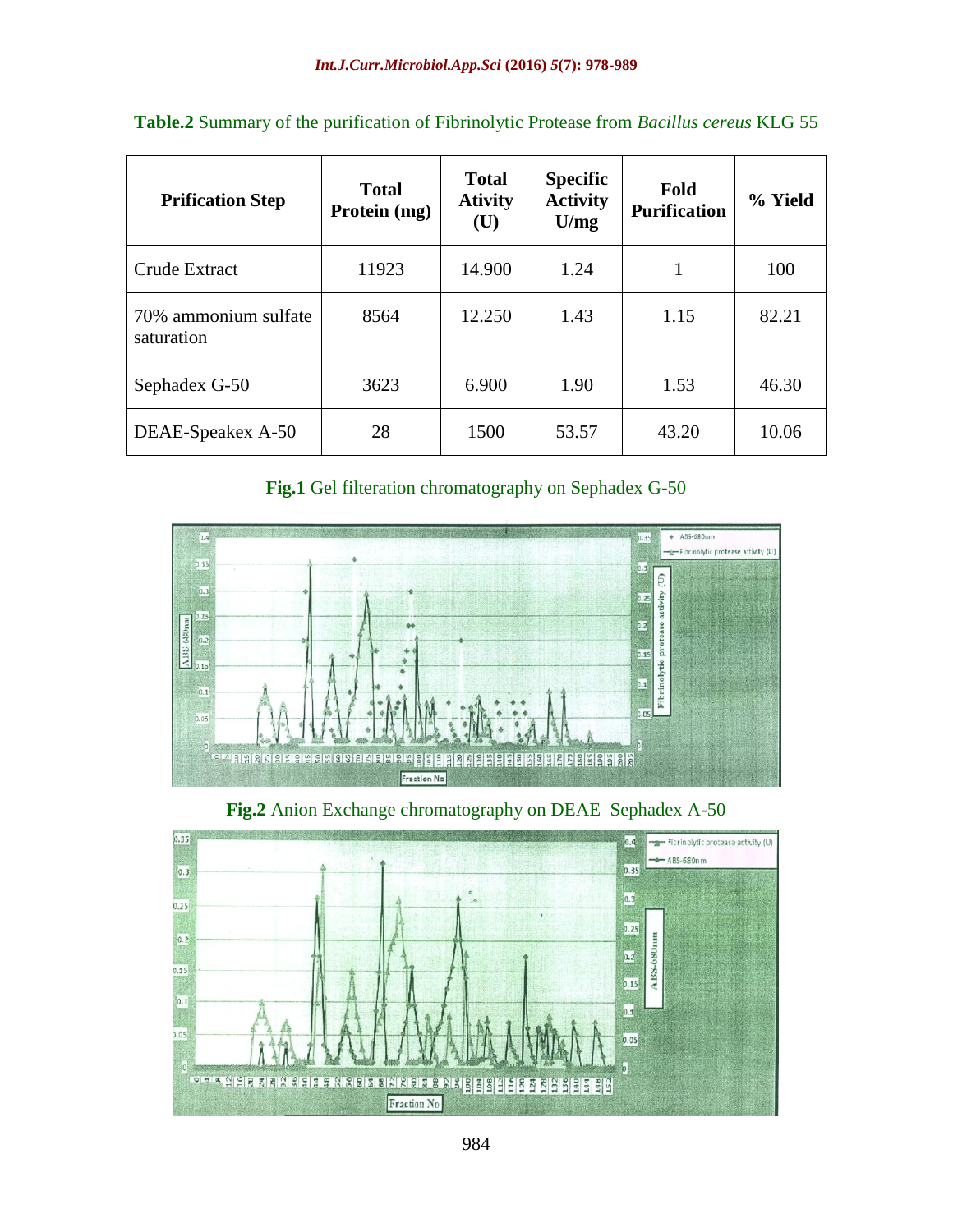#### *Int.J.Curr.Microbiol.App.Sci* **(2016)** *5***(7): 978-989**



**Fig.3** Results obtained from SDS-PAGE run



**Fig.4** Effect of pH on enzyme activity

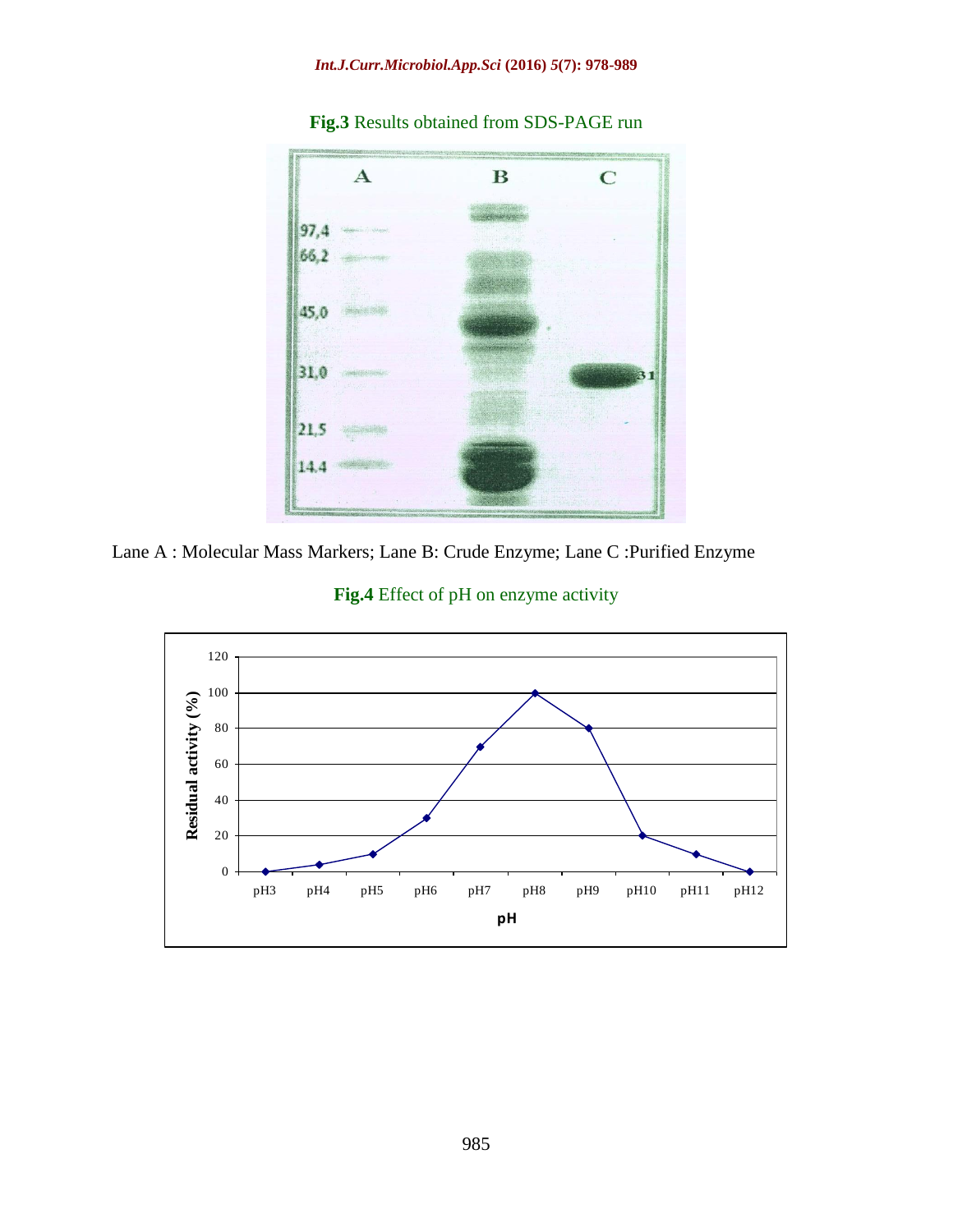

**Fig.5** Effect of Temperature on enzyme activity





**Fig.7** Fibrinolytic potential of the protease

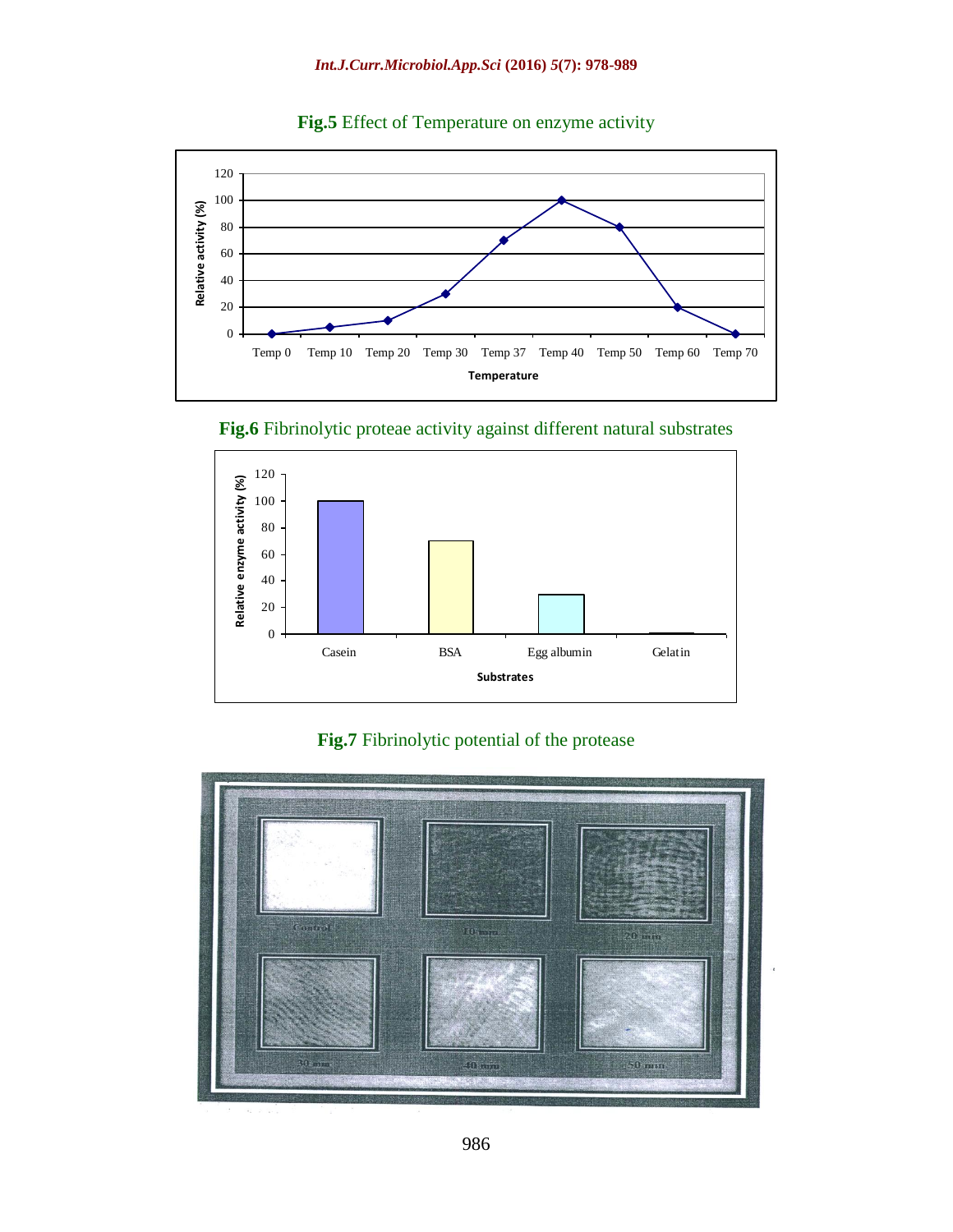#### **Determination of optimum temperature of purified enzyme**

The activity of the purified enzyme was determined at different temperatures ranging from 10°C - 70°C for 30min. The optimum temperature recorded was at 37°C and enzyme activity was gradually declined at temperature beyond 40°C. The results are shown in Fig.5.

## **Hydrolysis of protein substrates**

When assayed with native proteins as substrates, the protease showed a high level of hydrolytic activity against casein and poor to moderate hydrolysis of BSA and egg albumin, although the hydrolysis was hardly observed with gelatine. The results are presented in the Fig.6.

## **Fibrinolytic potential of the protease**

The blood strain was removed from a white cotton cloth by incubating the cloth in purified fibrinolytic protease for different time intervals. It was seen that protease produced by *Bacillus cereus* KLG 55 had high capability of removing the blood strain (50min), which indicates its potential in detergent industries. Anwar *et al.,* (1997) reported the effectiveness of protease on blood strain removal. In the present study the removal of blood strain by *Bacillus cereus* KLG 55 producing protease enzyme is a promising additive for detergent industry. Vijayalakshmi *et al.,* (2011) reported the removal of blood strain by *Bacillus* RV.B2.90.

In conclusion, over the last 10 years, several effective thrombolytic agents have been identified and characterized from microorganisms, earthworms, plants, snake venoms, insects and leeches. The thrombolytic agents are of interest as useful

tools for understanding fibrinolytic mechanism and as potential therapeutic drugs. Extracellular fibrinolytic proteases produced by *Bacillus cereus* species are of main interest from a biotechnological perspective, and are not only in scientific fields of protein chemistry and protein engineering but also in applied fields such as foods and pharmaceutical industries. The genus *Bacillus* contains a number of industrially important species and approximately half of the present commercial production of bulk enzymes derives from the strains *of Bacillus cereus.*

Microbial enzymes are preferred because they are generally cheaper to produce; their enzyme content is more predictable, controllable, limited space required for their cultivation, and the ease with which they can be genetically manipulated to generate new enzymes with altered properties.

The most significant characteristics of *Bacillus cereus* KLG 55 are rod shaped, gram-positive microorganism it grew well on the media. The colony surface was rough, white in colour.

However, studies on the production of fibrinolytic proteases from *Bacillus cereus*  remain unexploited.

Different natural substrates collected from various places of Bangalore were screened for the isolation of potent fibrinolytic protease producing *Bacillus cereus sp.* The isolates formed from the culture samples were tested for their proteolytic activity on milk casein agar medium.. The taxonomic studies were earned out for the selected promising isolate (KLG 55). A close scrunity of the literature indicated that the isolate (KLG 55) was related to *Bacillus cereus* but different in some biochemical characteristics. In view of some significant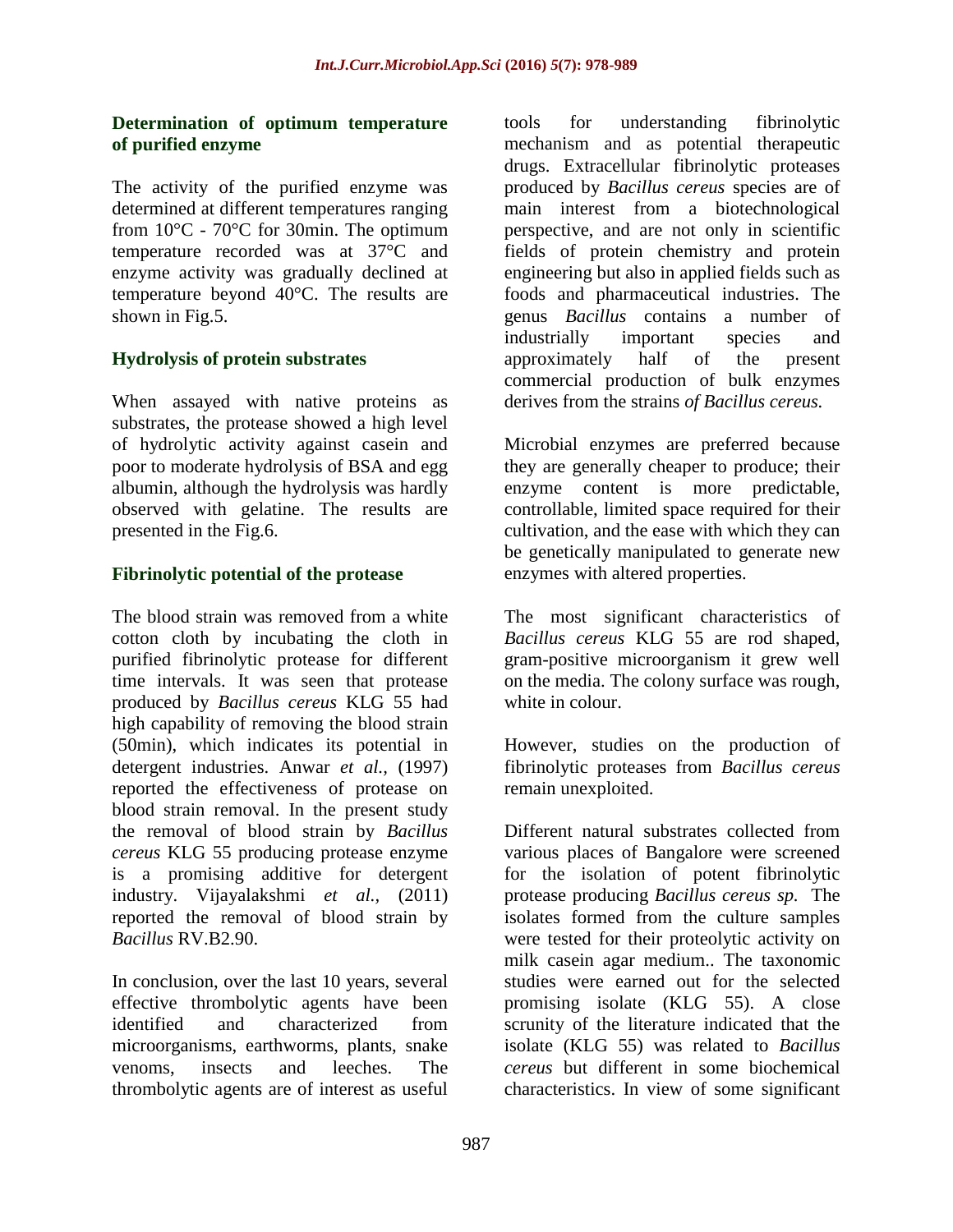differences from the reference culture, the isolate was considered to be the novel strains of *Bacillus cereus* and designated as *Bacillus cereus* KLG 55.

The isolate (KLG 55) was used for the production of fibrinolytic protease was subjected to purification. The crude enzyme was first purified in a three step procedure involving ammonium sulphate precipitation, Sephadex G-50 gel permeation chromatography and DEAE Sephadex A-50 anion exchange chromatography. The protease was purified 43 fold. The SDS-PAGE of the enzyme showed that it has a molecular weight of 31kDa.

#### **References**

- Anwar A and Saleemuddin (1997). Alkaline pH acting digestive enzyme of the polyphagous insect pest *Spilosoma oblique:* stability and potential as detergent addictives. Biotechnol Appl Biochem. 25: 43-46.
- Balaraman K and Prabakaran G (2007). Production and purification of a fibrinolytic enzyme (thrombinase) from *Bacillus sphaericus.* Ind J Med Res. 126: 459-464.
- Buchanan RE and Gibbons NE (1974). Bergey's Manual of Determinative Bacteriology  $(8<sup>th</sup>ed.)$ . The Williams and Wilkins Co, Baltimore, U.S.A.
- Fundagul E, Muharrem C and Barcin K (2009). Identification of *Bacillus*  species isolated from ropey breads both with classical methods and identification kits. Akdeniz universities iziraat fakultesi dergisi. 22: 201-210.
- Gopinath SM, Suneetha TB and Aswini Patil GM (2011). Exploration of newer substrate for fibrinolytic enzyme production by solid state fermentation using *Penicillium chrysogenum* SGAD 12. J Res Biol. 4: 242-245.
- Gopinath SM and Sneha SH (2012). Sessamum oil cake a- novel substrate for Production of fibrinolytic enzymes on solid State fermentation by *Penicillium chrysogenumagsfl6.* Adv. Pharmacol. Toxicol. 13 (2): 13-17.
- Greenberg DM (1957). Plant proteolytic enzymes. Methods in enzymology,  $(2<sup>nd</sup>$  edition), Academic press INC. New York USA. 54-64.
- Jo H, Deok HA, Lee SJ, Jeong and Kirn JH (2011). Purification and Characterization of a major fibrinolytic enzyme from *Bacillus Amyloliquefaciens* MJ-41 Isolated from meju. J of Mic and Biotech. 21(11): 1166-1173.
- Laemmli UK (1970). Cleavage of structural proteins during the assembly of the head of bacteriophage T4. Nature. 227: 680—685.
- Lowry OH, Rosebrough NJ and Randall RJ (1951). Protein measurement with the Folin-phenol reagent. J Biol Chem. 193: 265-275.
- Mousumi Banerjee, Gopinath B and Thandavarayan Ramamurthy (2011) Phenotypic & genetic characterization of *Bacillus cereus* isolated from the acute diarrhoeal patients. Indian J Med Res. 133: 88-95.
- Najafi MF and Deobagkar D (2005). Potential application of protease isolated from *Pseudomonas aeruginosa* PD 100. Ele J Biotechnol. 8: 197-203.
- Olajuyigbe FM and Ajele JO (2005). Production of extracellular protease from *Bacillus species.* Afr J Biotechnol. 4(8): 776-779.
- Peng Y, Huang Q, Zhang, RH and Zhang YZ (2003). Purification and characterization of a fibrinolytic enzyme produced by *Bacillus amyloliquefaciens* DC-4 screen from douche, a traditional Chinese soybean